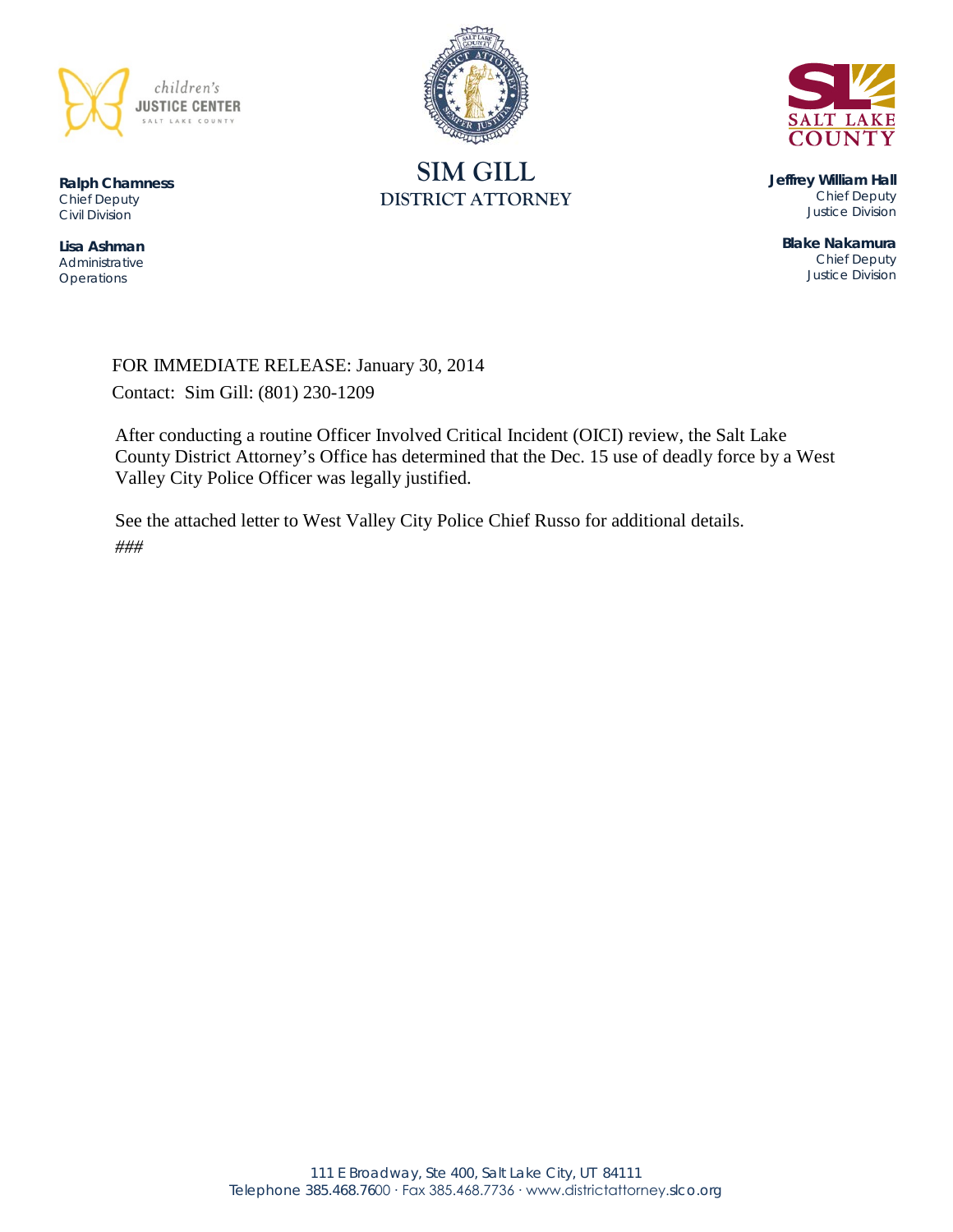

**Ralph Chamness**  *Chief Deputy Civil Division*

**Lisa Ashman** *Administrative Operations*

> Lee W. Russo, Chief of Police West Valley Police Dept. 3500 Constitution Blvd. West Valley City, UT

*via hand delivery*

January 29, 2014

RE: *Investigation of WVCPD Officer Vincent's Use of Deadly Force* Incident Date: December 15, 2013 Incident Location: 3400 South, 3200 West, West Valley City, Utah Our Case No.: 2013-3284 WVPD Case No.: 13I053101

Dear Chief Russo:

As you know, the Office of the Salt Lake County District Attorney's Office, Sim Gill, Salt Lake County District Attorney, ("DA's Office") is required by Utah State law, and operates pursuant to an agreement with participating law enforcement agencies and consistent with established protocols and applicable law, to perform joint investigations and independent reviews of officer involved critical incidents ("OICI") including police officers' use of deadly (including potentially deadly) force used in the scope of police officers' official duties.

After working in conjunction with the West Valley City Police Department ("WVCPD") the DA's Office has completed its review of the investigation concerning West Valley Police Officer Jason Vincent's use of deadly force against Oston Shiloh Fairbourn. The purpose of the review was to determine whether the force employed was lawful and justified under Utah law. As set forth more fully herein, we have concluded that Officer Vincent's use of deadly force was justified under Utah law.

The opinions and conclusions set forth in this letter are based upon facts obtained from the investigation as set forth in investigation materials presented to the DA's Office. Should additional or different facts subsequently come to light, the opinions and conclusions contained herein may be materially different.



**DISTRICT ATTORNEY**



**Jeffrey William Hall** *Chief Deputy Justice Division*

> **Blake Nakamura** *Chief Deputy Justice Division*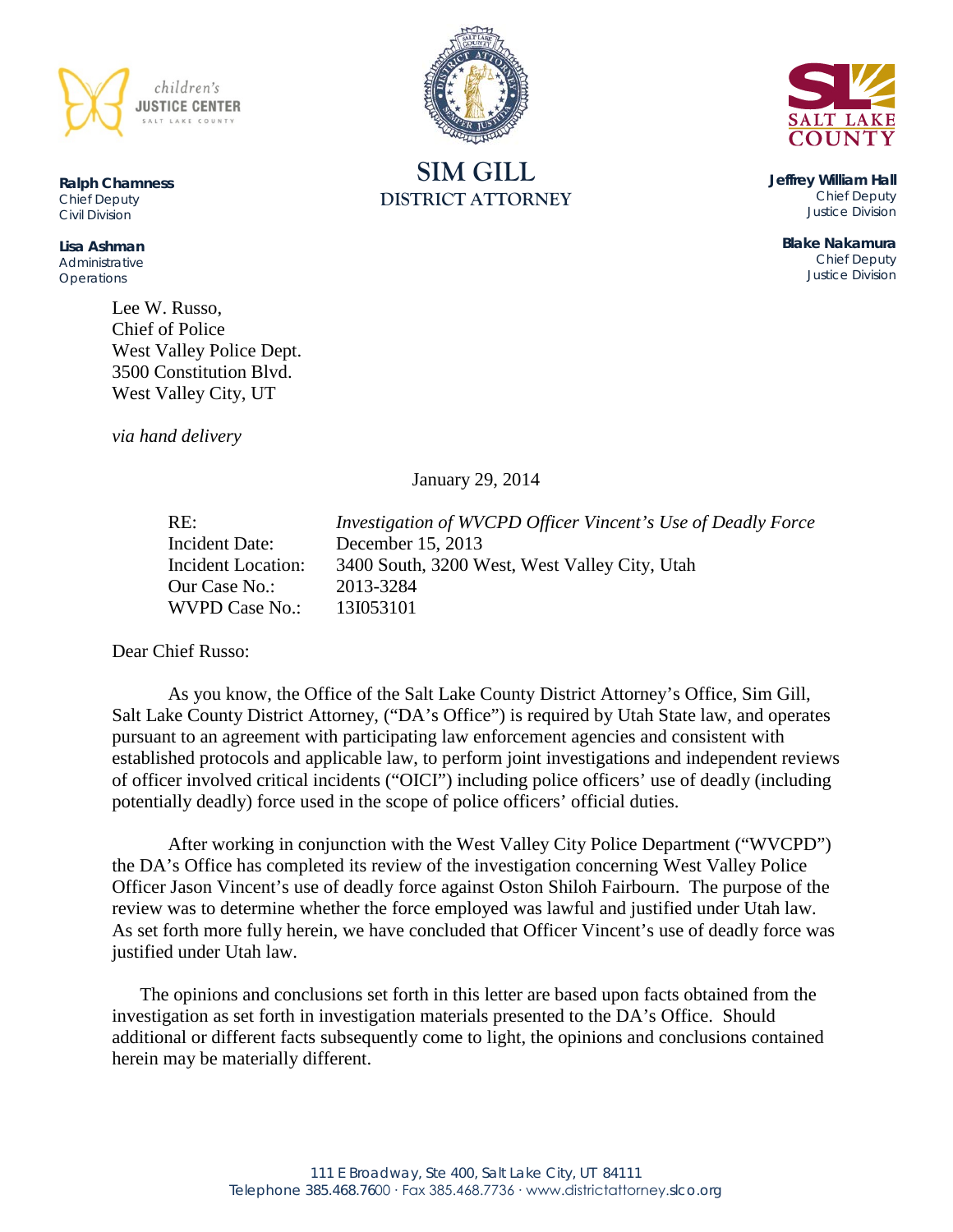## **FACTS**

A little before Noon on December 15, 2013, Oston Shiloh Fairbourn entered the Gold's Gym at 3491 West, 3500 South in West Valley City. After Fairbourn was in the gym for a while, several patrons complained to staff members that Fairbourn was talking to himself, acting strange and perhaps intoxicated and was threatening other patrons. A Gold's Gym employee contacted the police and requested a response. Fairbourn left the gym before officers arrived. Police interviews with gym patrons corroborated the information initially received regarding Fairbourn's strange, threatening behavior<sup>[1](#page-2-0)</sup>.

Later that same day, at approximately 7:30 p.m., West Valley Police Officer Jason Vincent was in his marked patrol vehicle traveling northbound along 3200 West and stopped at the intersection with 3500 South. Officer Vincent was positioned to turn west onto 3500 South. As Officer Vincent's traffic light turned green, he pulled out into the intersection and waited for a pedestrian, later identified as Fairbourn, to cross the street. Fairbourn was walking northbound across the crosswalk against a red "Don't Walk" signal illuminated on the traffic control device.

Officer Vincent pulled into the Holiday Oil gas station at the northwest corner of the intersection to further observe Fairbourn. Fairbourn walked northbound until he reached the gas station driveway, walked into the gas station parking lot and focused his attention on Officer Vincent. Fairbourn began posturing, rolling his shoulders forward and speaking to Officer Vincent. Fairbourn walked closer to Officer Vincent's patrol vehicle. Another civilian witness was filling his car with fuel and had a concerned look on his face as Fairbourn gestured and spoke. Officer Vincent remained in his police vehicle. Fairbourn, still speaking towards Officer Vincent, continued to walk into the middle of the roadway on 3200 West. Officer Vincent later recounted that he was concerned about Fairbourn's odd behavior and feared for Fairbourn's personal safety when Fairbourn walked down the middle of the road. Officer Vincent also had observed Fairbourn's "j-walking," and noted the concern of the civilian witness.

Officer Vincent decided to make contact with Fairbourn. Officer Vincent pulled his marked patrol vehicle onto 3200 West, and turned on the rear lights of his overhead emergency light bar. Officer Vincent advised dispatch that he would be making a "ped[estrian] stop." Officer Vincent also requested a backing officer respond. As soon as Officer Vincent exited his patrol vehicle, Fairbourn produced a large, fixed-blade knife<sup>[2](#page-2-1)</sup> that had been concealed somewhere in Fairbourn's clothing. Fairbourn pointed the knife at Officer Vincent leading Officer Vincent to believe Fairbourn was going to use the knife against him. Both Officer Vincent and Fairbourn0 were in the middle of the road.

Officer Vincent notified dispatch that Fairbourn was armed and asked for an expedited response from a backing officer. Officer Vincent ordered Fairbourn to drop the knife. Fairbourn

<span id="page-2-0"></span><sup>&</sup>lt;sup>1</sup>Fairbourn's behavior earlier in the day was not known to Officer Vincent during the OICI and thus is not considered for the purposes of evaluating Officer Vincent's basis for his use-of-force decisions. However, the accounts of Fairbourn's prior strange, threatening behavior are consistent with Officer Vincent's accounts and serve to corroborate Officer Vincent's representations.

<span id="page-2-1"></span> $2^2$  The knife was recovered at the scene. The blade measures about 7 inches; the handle is about 5 inches for a total knife length of almost 12 inches.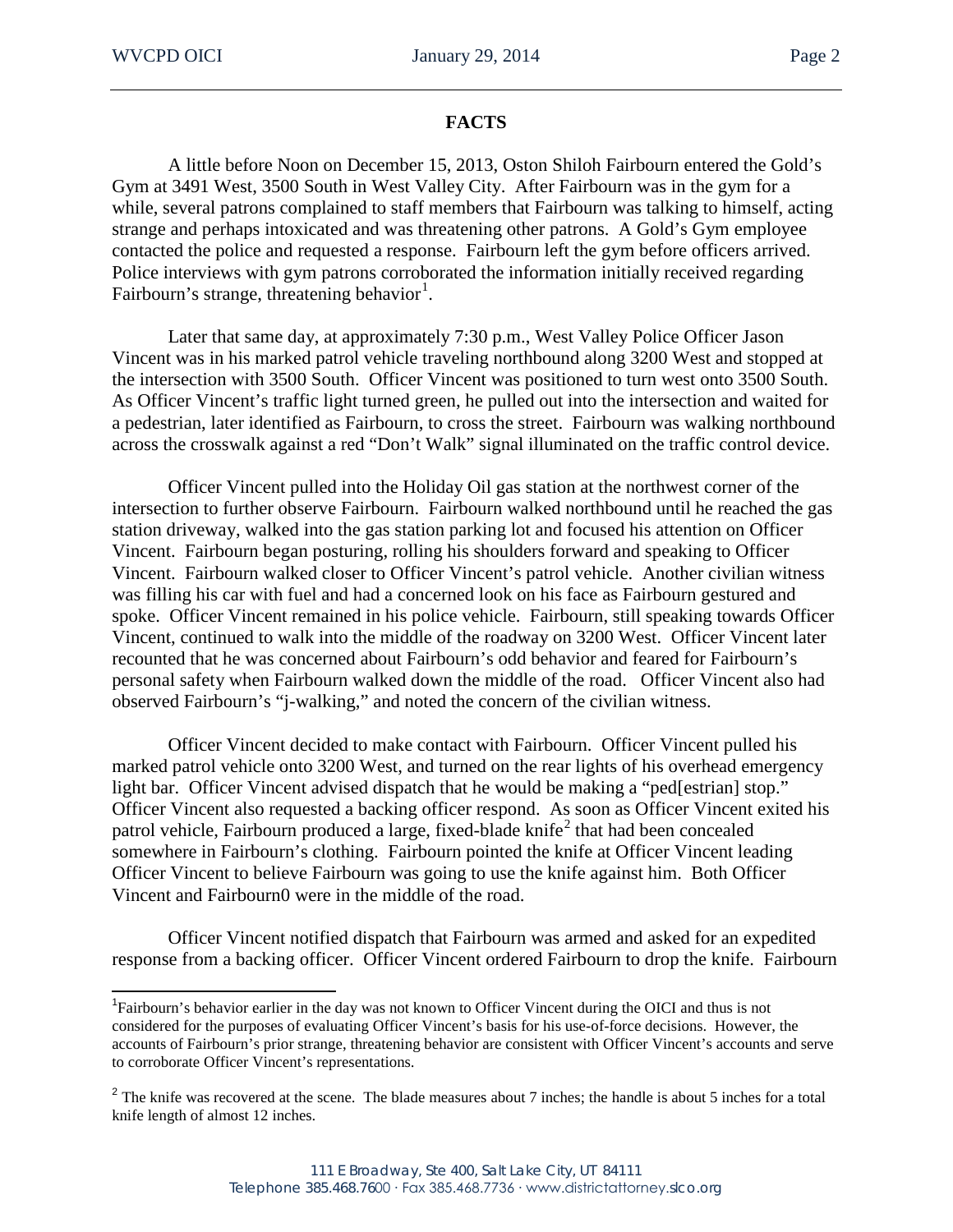yelled at Officer Vincent: "you're gonna fucking die," and held onto the knife. Officer Vincent informed dispatch that Fairbourn was non-compliant and that he needed "everyone" (police officers) to respond.

Officer Vincent attempted to stay parallel with Fairbourn and keep Fairbourn directly in front of him while they walked in the roadway. Fairbourn took a step towards Officer Vincent. Officer Vincent ordered him to stop. Fairbourn took another step towards Officer Vincent. Again, Officer Vincent told Fairbourn to stop—more forcefully this time.

Fairbourn raised the knife to what Officer Vincent subsequently described an attack position and took another step towards Officer Vincent. In his interview following the OICI, Officer Vincent said he believed Fairbourn was about 14 to 15 feet away<sup>[3](#page-3-0)</sup>. Officer Vincent feared for his life and fired 3 shots<sup>[4](#page-3-1)</sup> striking Fairbourn in the abdomen and chest. Officer Vincent notified dispatch that shots had been fired and requested medical assistance for Fairbourn. Fairbourn was transported via ambulance to IMC Hospital for medical treatment and survived. Fairbourn was subsequently charged with aggravated assault criminal offenses and booked into jail.

Numerous witnesses were interviewed as part of the OICI investigation. Most witnesses saw Fairbourn within a few feet or several feet of Officer Vincent when Fairbourn approached Officer Vincent and raised his knife. No witness interviewed reported anything to the contrary.

A review of the dispatch logs revealed that 30 seconds elapsed between the time when Officer Vincent notified dispatch that Fairbourn was armed with a knife and Officer Vincent called out "shots fired."

## **DISCUSSION**

## *1. Use of Deadly Force: Utah State Law*

Individuals (including but not limited to peace officers) are justified in using deadly force to defend themselves under circumstances outlined by law.

Anyone's use of deadly force is governed by, among other law, Utah Code Ann. 76-2- 402 which states that a "person is justified in threatening or using force against another when and to the extent that the person reasonably believes that force or a threat of force is necessary to defend the person or a third person against another person's imminent use of unlawful force." *Id.* This section also states: "A person is justified in using force intended or likely to cause death or serious bodily injury only if the person reasonably believes that force is necessary to prevent

<span id="page-3-0"></span><sup>&</sup>lt;sup>3</sup> During his interview, Officer Vincent said that during the OICI, he remembered his training in which he learned that a person with an edged weapon can advance and close a distance of 21 feet and attack with the edged weapon in less time than it takes an average officer to perceive the attack and respond by firing a gun. Thus, Officer Vincent believed he was in immediate danger of death or serious bodily injury during the OICI.

<span id="page-3-1"></span><sup>&</sup>lt;sup>4</sup> OICI protocol investigators recovered 3 spent shell casing from the scene; all were the same caliber and manufacturer as Officer Vincent's duty ammunition carried in his weapon.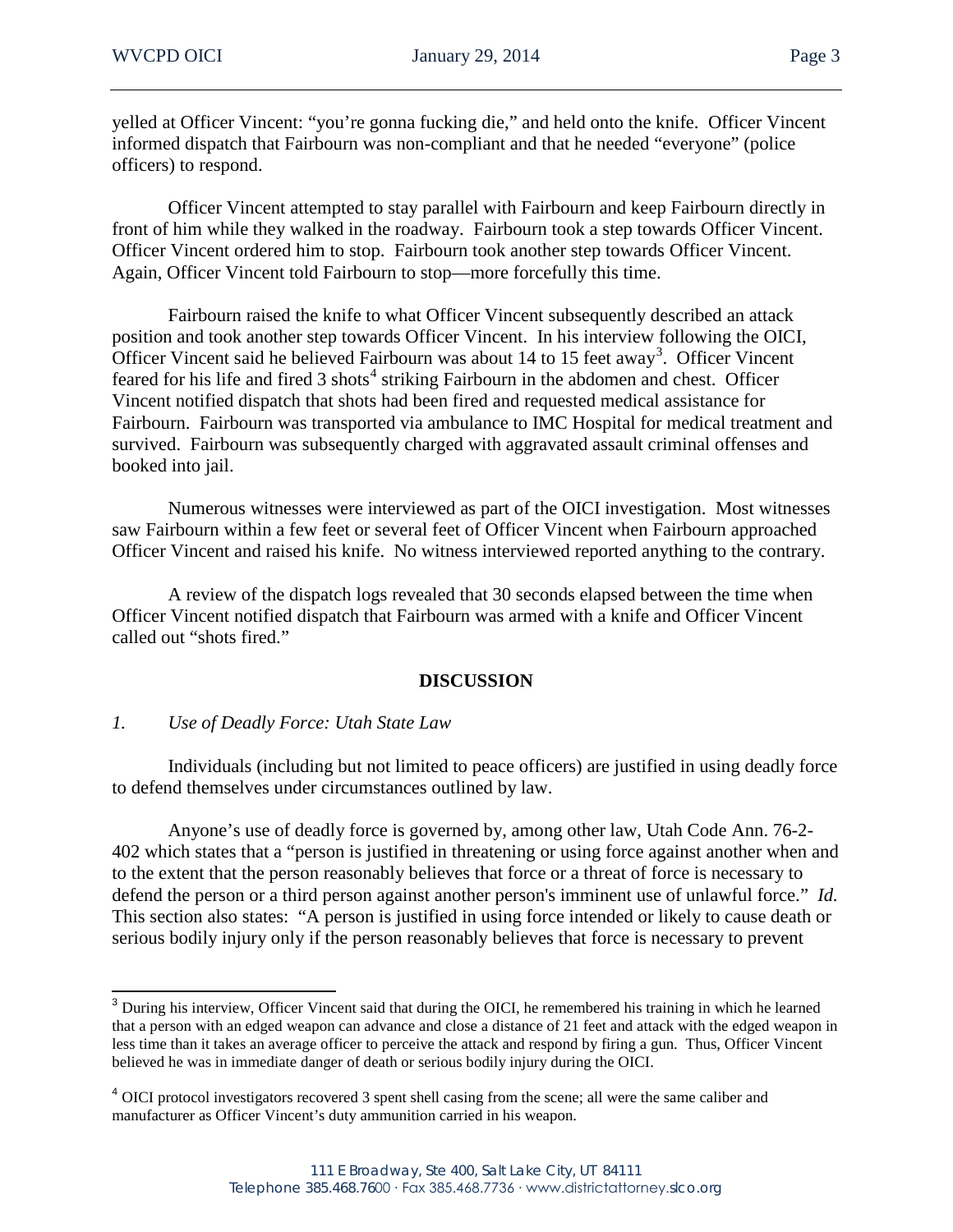death or serious bodily injury to the person or a third person as a result of another person's imminent use of unlawful force, or to prevent the commission of a forcible felony<sup>[5](#page-4-0)</sup>." *Id.* 

In addition to the justifications set forth above regarding the use of deadly force, peace officers are justified in using deadly force when:

> "effecting an arrest or preventing an escape from custody following an arrest, where the officer reasonably believes that deadly force is necessary to prevent the arrest from being defeated by escape; and the officer has probable cause to believe that the suspect has committed a felony offense involving the infliction or threatened infliction of death or serious bodily injury; or the officer has probable cause to believe the suspect poses a threat of death or serious bodily injury to the officer or to others if apprehension is delayed; or the officer reasonably believes that the use of deadly force is necessary to prevent death or serious bodily injury to the officer or another person." U.C.A. 76-2-404.

In essence, the analysis for the use of deadly force to prevent death or serious bodily injury (whether to individuals or peace officers) turns on similar elements: *individuals*: "A person is justified in using force intended or likely to cause death or serious bodily injury only if the person reasonably believes that force is necessary to prevent death or serious bodily injury to the person or a third person as a result of another person's imminent use of unlawful force" U.C.A. 76-2-402(1)(a),(b); *peace officers*: "the officer reasonably believes that the use of deadly force is necessary to prevent death or serious bodily injury to the officer or another person," or to effect an arrest under circumstances set forth in law. See, U.C.A. 76-2-404. The justification for the use of deadly force by a peace officer requires that the officer "reasonably believe" that the use of deadly force is "necessary to prevent" the threat of "death or serious bodily injury."

*2. Officer Vincent Reasonably Believed Deadly Force was Necessary*.

Fairbourn confronted Officer Vincent with a large, fixed-blade knife. Fairbourn was close enough to Officer Vincent that Fairbourn could have very quickly closed the distance between himself and Officer Vincent. While in such close proximity to Officer Vincent, Fairbourn presented an imminent threat of death or serious bodily injury to Officer Vincent. Although not legally required to, Officer Vincent ordered Fairbourn to drop the knife more than once and gave Fairbourn opportunity to comply with Officer Vincent's lawful commands. When Officer Vincent made the decision to use deadly force, he reasonably believed that the force was necessary to prevent death or serious bodily injury to himself.

<span id="page-4-0"></span> $5$  Utah Code 76-2-402(4)(a): "For purposes of this section, a forcible felony includes aggravated assault, mayhem, aggravated murder, murder, manslaughter, kidnapping, and aggravated kidnapping, rape, forcible sodomy, rape of a child, object rape, object rape of a child, sexual abuse of a child, aggravated sexual abuse of a child, and aggravated sexual assault as defined in Title 76, Chapter 5, Offenses Against the Person, and arson, robbery, and burglary as defined in Title 76, Chapter 6, Offenses Against Property."